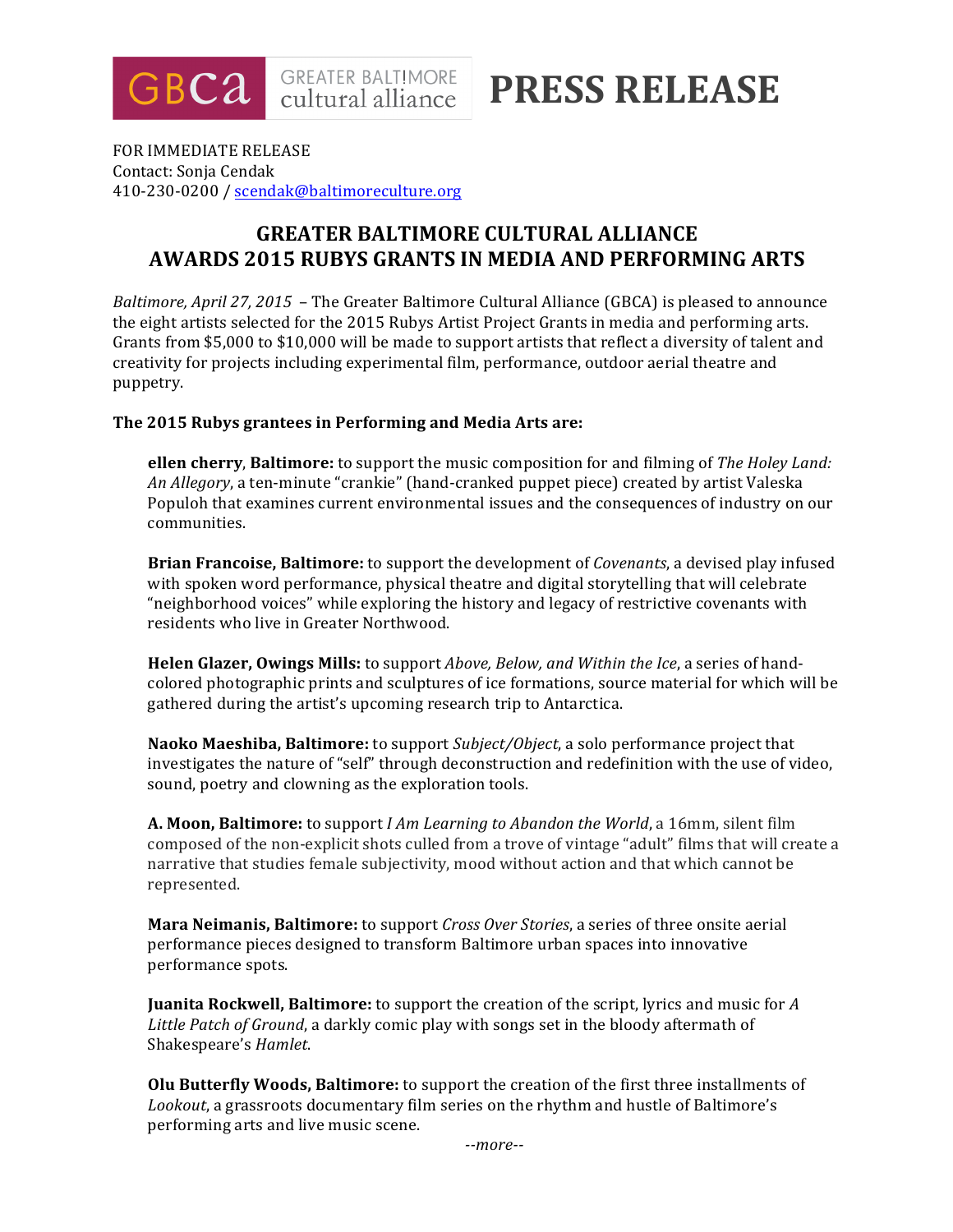### *--Page 2: GBCA Rubys Grants Announcement--*

All of the artist projects will begin immediately or are already underway and will be developed over the course of the next 12 months. Each project includes opportunities for public engagement such as readings, performances or screenings. Information on attending the public component of a project will be announced here: http://www.baltimoreculture.org/programs/grants-andawards/rubys-artist-project-grants. 

"In this second season of the Rubys, it was exciting to see so many talented applicants while at the same time seeing the projects of earlier grantees come to fruition. The breadth of creativity, artistic excellence and community engagement represented in this work is extraordinary and a true sign of the Baltimore region's position as a cultural powerhouse," **said Jeannie Howe, executive director** of the Greater Baltimore Cultural Alliance. "GBCA is grateful to its talented and thoughtful jurors and to the Robert W. Deutsch Foundation for their support of this program."

"Baltimore is home to a remarkably diverse and energetic creative community that has been severely under-resourced for far too long. The Deutsch Foundation is pleased to support the Rubys and delighted with the exceptional projects selected for funding in this round," said Deutsch **Foundation president Jane Brown.** 

### **The 2015 Rubys jury panels for the Media and Performing Arts were comprised of the following noted professionals:**

- Maria Agui Carter, filmmaker, scholar, and president of Iguana Films
- Saverio Meddis, journalist, founding staff member of usatoday.com and USA Today newspaper, professor, American University and George Mason University
- **Tewodross Melchishua**, artist, filmmaker, digital media producer, associate professor of visual communications and digital media arts, Bowie State University
- **Kenneth Rogers**, assistant professor of media and cultural studies, York University in Toronto
- Holly Bass, multidisciplinary performance and visual artist, writer, director, 2012 Best Performance Artist-*Washington CityPaper*
- **Jacqueline Lawton**, playwright, dramaturge, assistant professor in the department of dramatic art, University of North Carolina, Chapel Hill
- **Colin Hovde**, producing artistic director, Theatre Alliance
- **D. J. Sparr**, composer, guitarist, 2011-2014 Young American Composer-in-Residence, California Symphony
- **Rebecca Wright**, artistic director of Applied Mechanics ensemble

**The Rubys Artist Project Grant** program was established by GBCA in 2013 to support the region's gems - the local creative community of performing, visual, media and literary artists. Created with the vision and initial funding from the Robert W. Deutsch Foundation, the Rubys provide meaningful project support directly to artists. The Rubys usher in a new era of arts grantmaking in Baltimore by offering citizen-philanthropists as well as foundations the opportunity to fund individual artists. The Rubys were inspired in part by Ruby Lerner, the visionary founder and leader of Creative Capital in New York City.

**The Robert W. Deutsch Foundation** invests in innovative people, programs and ideas that promote arts and culture, economic and community development, and social justice, with a primary focus on the City of Baltimore. The foundation has a history of supporting innovations in science and technology in Maryland's public colleges and universities, and views innovations in these fields as important drivers of social change.